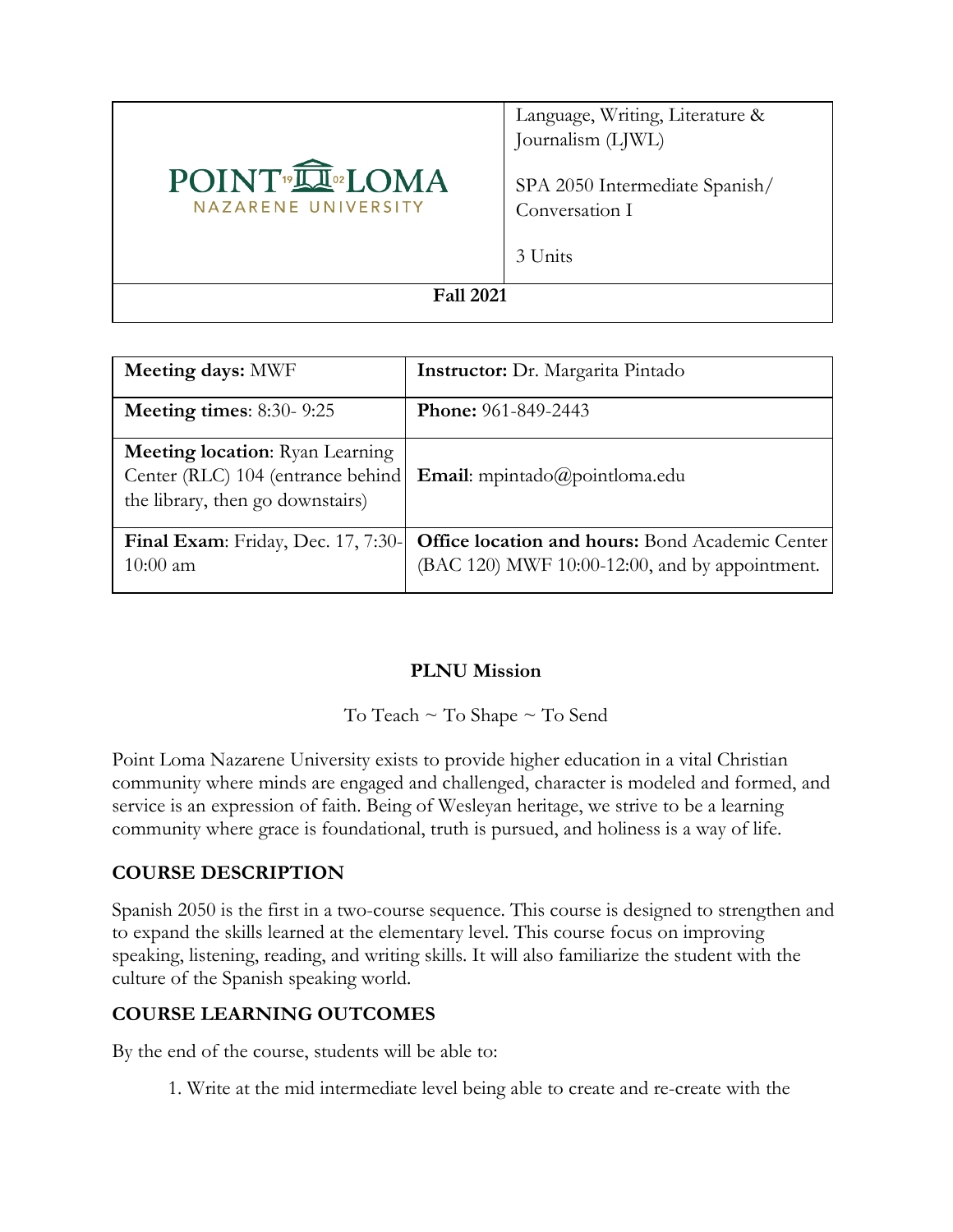language in discrete sentences and simple paragraphs (letters, take simple notes, short essays).

2. Comprehend increasingly more complex language structures. Decipher some, but not all, native speaker speech.

3. Speak by responding to and asking a variety of questions in which the material is created and re-created using familiar vocabulary and grammatical structures.

4. Read authentic texts with increased understanding of the main ideas and themes.

5. Demonstrate comprehension of cultural mores and patterns of living of the target culture(s) studied.

# **REQUIRED TEXTS**

Antoniuk, David and Lee Forester, Rostros, **volume 1**. (Printed edition). Available at the PLNU bookstore, ISBN 978-1-886553-63-7.

*TalkAbroad* conversation. **Two** 30-minute conversation are required for \$15.00 each. Instructor will give more instructions. *TalkAbroad* website: [https://talkabroad.com.](https://talkabroad.com/) The code for our class is **Pinta2021-361823**

## **RECOMMENDED STUDY RESOURCES**

Webster's Spanish-English Dictionary for Students, or ANY good dictionary you find.

[\(https://www.amazon.com/Websters-Spanish-English-Dictionary-Students-](https://www.amazon.com/Websters-Spanish-English-Dictionary-Students-English/dp/1596951656/ref=sr_1_3?crid=3BJ2704EIN3YD&dchild=1&keywords=best+spanish+english+dictionary&qid=1629861479&sprefix=best+dictionaries+%2Caps%2C219&sr=8-3)[English/dp/1596951656/ref=sr\\_1\\_3?crid=3BJ2704EIN3YD&dchild=1&keywords=best+s](https://www.amazon.com/Websters-Spanish-English-Dictionary-Students-English/dp/1596951656/ref=sr_1_3?crid=3BJ2704EIN3YD&dchild=1&keywords=best+spanish+english+dictionary&qid=1629861479&sprefix=best+dictionaries+%2Caps%2C219&sr=8-3) [panish+english+dictionary&qid=1629861479&sprefix=best+dictionaries+%2Caps%2C219](https://www.amazon.com/Websters-Spanish-English-Dictionary-Students-English/dp/1596951656/ref=sr_1_3?crid=3BJ2704EIN3YD&dchild=1&keywords=best+spanish+english+dictionary&qid=1629861479&sprefix=best+dictionaries+%2Caps%2C219&sr=8-3)  $&sr=8-3)$ 

## **ASSESSMENT AND GRADING**

Attendance, Participation and Conversation: 10% Quizzes:  $(4)$  10% Exams (4): 40% Journal Project (diario virtual): 10% Talk Abroad Conversation: 5% Oral Presentation: 5% Cultural Engagement Activities: 10% Final Exam (comprehensive): 10%

Grades will be based on the following:

Sample Standard Grade Scale Based on Percentages

| $A$ 93-100    | $B+87-89$     | $C+77-79$      | $D+67-69$     | F Less than 59 |
|---------------|---------------|----------------|---------------|----------------|
| $A - 90 - 92$ | B 83-86       | $\mid C$ 73-76 | D 63-66       |                |
|               | $B - 80 - 82$ | $C - 70 - 72$  | $D - 60 - 62$ |                |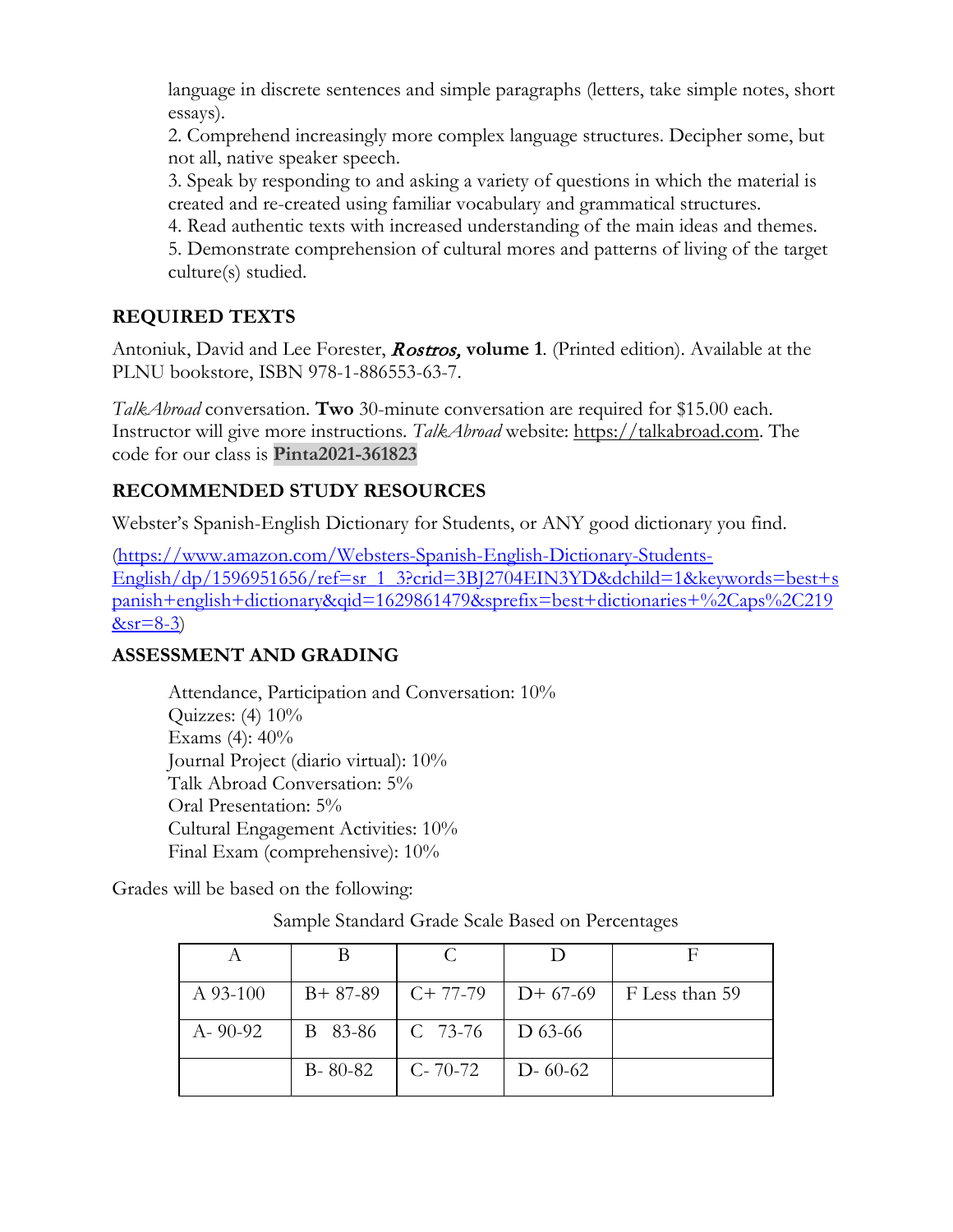## STATE AUTHORIZATION

State authorization is a formal determination by a state that Point Loma Nazarene University is approved to conduct activities regulated by that state. In certain states outside California, Point Loma Nazarene University is not authorized to enroll online (distance education) students. If a student moves to another state after admission to the program and/or enrollment in an online course, continuation within the program and/or course will depend on whether Point Loma Nazarene University is authorized to offer distance education courses in that state. It is the student's responsibility to notify the institution of any change in his or her physical location. Refer to the map on [State Authorization](https://www.pointloma.edu/offices/office-institutional-effectiveness-research/disclosures) to view which states allow online (distance education) outside of California.

## INCOMPLETES AND LATE ASSIGNMENTS

All assignments are to be submitted/turned in by the beginning of the class session when they are due—including assignments posted in Canvas. Incompletes will only be assigned in extremely unusual circumstances.

## PLNU COPYRIGHT POLICY

Point Loma Nazarene University, as a non-profit educational institution, is entitled by law to use materials protected by the US Copyright Act for classroom education. Any use of those materials outside the class may violate the law.

### PLNU ACADEMIC HONESTY POLICY

Students should demonstrate academic honesty by doing original work and by giving appropriate credit to the ideas of others. Academic dishonesty is the act of presenting information, ideas, and/or concepts as one's own when they are, in fact, the results of another person's creativity and effort. A faculty member who believes a situation involving academic dishonesty has been detected may assign a failing grade for that assignment or examination, or, depending on the seriousness of the offense, for the course. Faculty should follow and students may appeal using the procedure in the university Catalog. See Academic [Policies](https://catalog.pointloma.edu/content.php?catoid=52&navoid=2919#Academic_Honesty) for definitions of kinds of academic dishonesty and for further policy information.

## PLNU ACADEMIC ACCOMMODATIONS POLICY

PLNU is committed to providing equal opportunity for participation in all its programs, services, and activities. Students with disabilities may request course-related accommodations by contacting the Educational Access Center (EAC), located in the Bond Academic Center [\(EAC@pointloma.edu](mailto:EAC@pointloma.edu) or 619-849-2486). Once a student's eligibility for an accommodation has been determined, the EAC will issue an academic accommodation plan ("AP") to all faculty who teach courses in which the student is enrolled each semester.

PLNU highly recommends that students speak with their professors during the first two weeks of each semester/term about the implementation of their AP in that particular course and/or if they do not wish to utilize some or all of the elements of their AP in that course.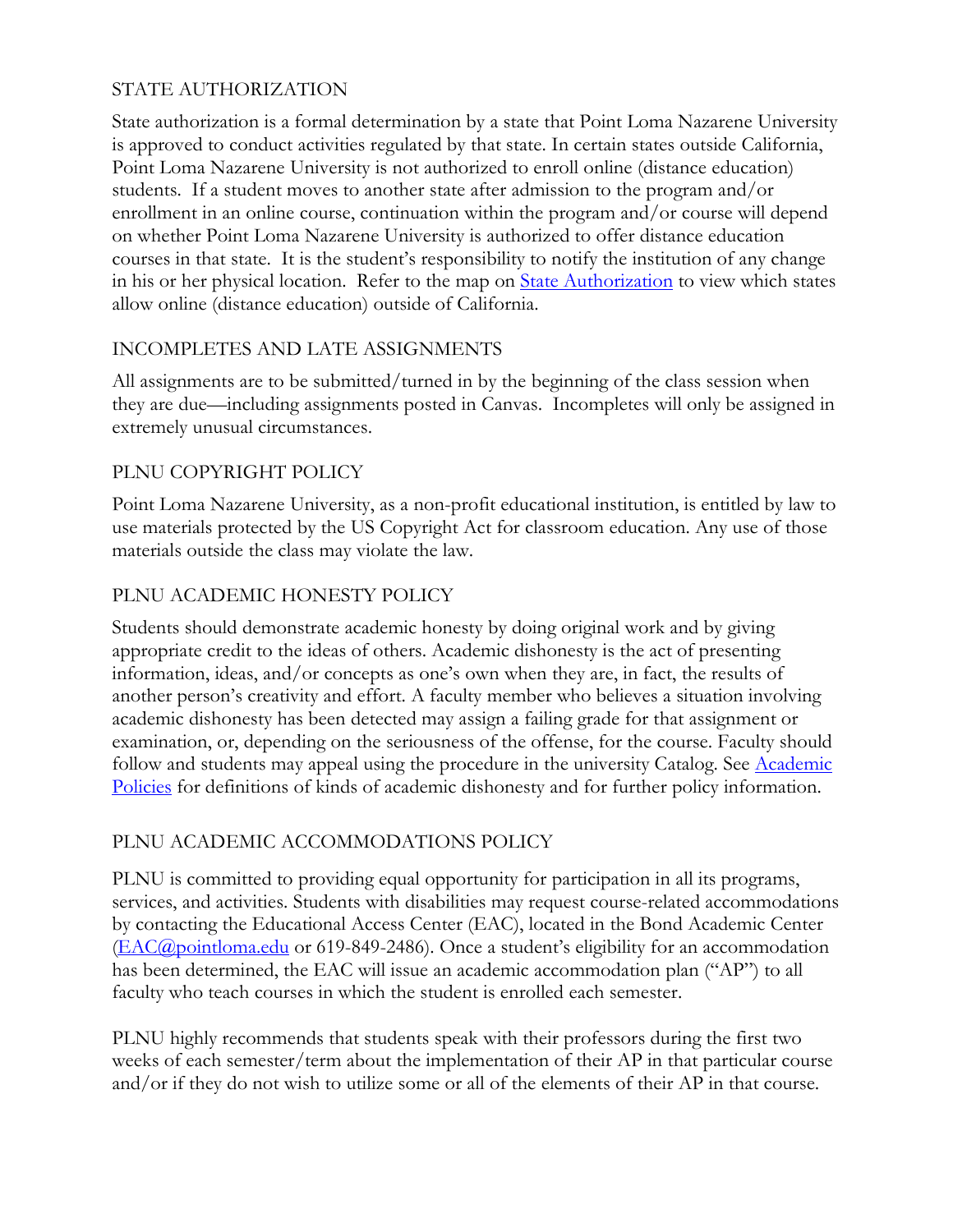Students who need accommodations for a disability should contact the EAC as early as possible (i.e., ideally before the beginning of the semester) to assure appropriate accommodations can be provided. It is the student's responsibility to make the first contact with the EAC.

### PLNU ATTENDANCE AND PARTICIPATION POLICY

Regular and punctual attendance at all class sessions is considered essential to optimum academic achievement. If the student is absent for more **than 10 percent** of class sessions, the faculty member will issue a written **warning of de-enrollment**. If the absences exceed 20 percent, the student **may be de-enrolled** without notice until the university drop date or, after that date, receive the appropriate grade for their work and participation.

### SPIRITUAL CARE

Please be aware PLNU strives to be a place where you grow as whole persons. To this end, we provide resources for our students to encounter God and grow in their Christian faith.

If students have questions, a desire to meet with the chaplain or have prayer requests you can contact the Office of Spiritual Development.

### **Calendario del curso**

*Sujeto a cambio/ Subject to change*

## **Agosto**

T31 introducción a la clase, plan del curso, objetivos y expectativas, preguntas y respuestas.

tarea: estudiar el vocabulario en la página 21 de tu libro *Rostros*.

## **Septiembre**

### **UNIDAD 1: México**

- W1 Lectura y discusión en clase de "El eclipse", de Augusto Monterroso; actividad para practicar el vocabulario (p21).
- F3 discusión de la lectura: "La fundación de Tenochtitlán" (14). repaso de "present indicative and near future" (21). tarea: contestar en tu **diario virtual** las preguntas sobre el cuento "El eclipse". Recuerda compartir tu respuesta con la profesora antes de la medianoche del jueves.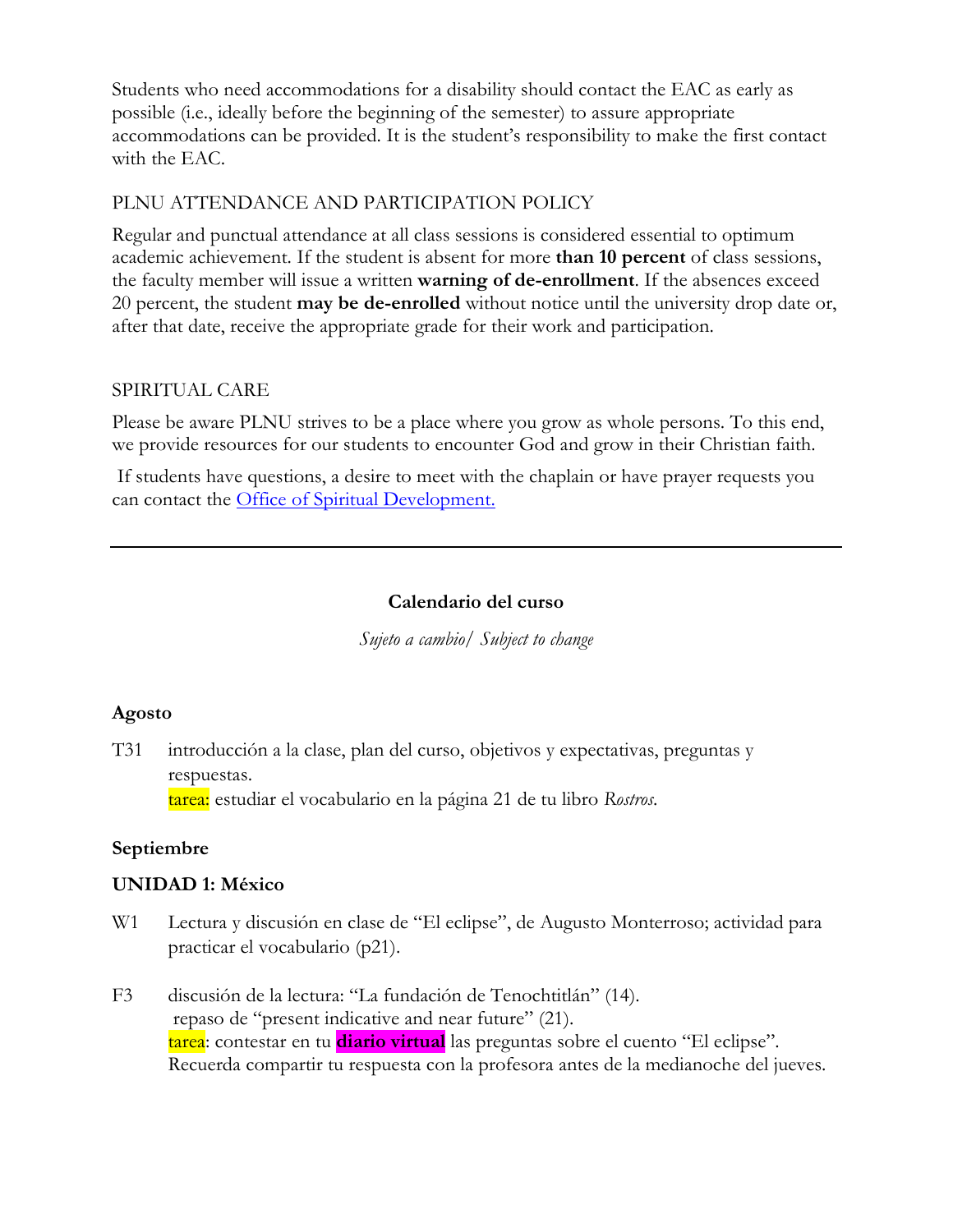- M6 No hay clases  $\odot$
- W8 discusión de "México- El Centro" (28); "Quetzalcóatl y la conquista" (32). primera prueba de vocabulario tarea: en tu **diario virtual,** describe uno de tus lugares favoritos en tu ciudad natal. Usa detalles que sólo tú conoces. Trata de enfatizar la descripción como lo hizo Hernán Cortés en sus cartas. Debes escribir 300 palabras, aproximadamente. Ven preparado para narrar tu descripción en clase.
- F10 discusión de la lectura "La Malinche" (42); describir y comentar el cuadro de Antonio Ruiz, *El sueño de La Malinche*; repaso de artículos en las páginas (35-37) y "adjective agreement". tarea: completar las actividades del libro (38, 41A).
- M13 discusión de selección de *El laberinto de la soledad*, de Octavio Paz; actividad para practicar comparaciones y el vocabulario (49). tarea: completar las actividades del libro (51-52 FG)
- W15 atando cabos y repaso
- F17 primer examen

#### **UNIDAD 2: El Caribe**

#### **República Dominicana**

M20 discusión de la lectura de los *Diarios de Colón* (59), y de "Las venas abiertas de América Latina, de Eduardo Galeano (62). Actividad para practicar el vocabulario (65).

W22 discusión de *Ysrael* [https://showbuzzrd.com/2021/02/18/cortometrajes](https://showbuzzrd.com/2021/02/18/cortometrajes-dominicanos/)[dominicanos/](https://showbuzzrd.com/2021/02/18/cortometrajes-dominicanos/) tarea 2: leer "Raza y mestizaje en América", en la página 72, y "Entrevistas sobre el racismo", en la página 76. Contesta en tu **diario virtual** las preguntas de la profesora.

#### **Cuba**

- F24 discusión de "Raza y mestizaje en América" (72), y "Entrevistas sobre el racismo" (76).
- M27 actividades para practicar el vocabulario (79), y repasar el imperfecto/ pretérito, (79).

#### **Puerto Rico**

W29 discusión de la lectura: "Entrevista sobre Puerto Rico" (82), y lectura de "La raza cósmica" de José Vasconcelos (86).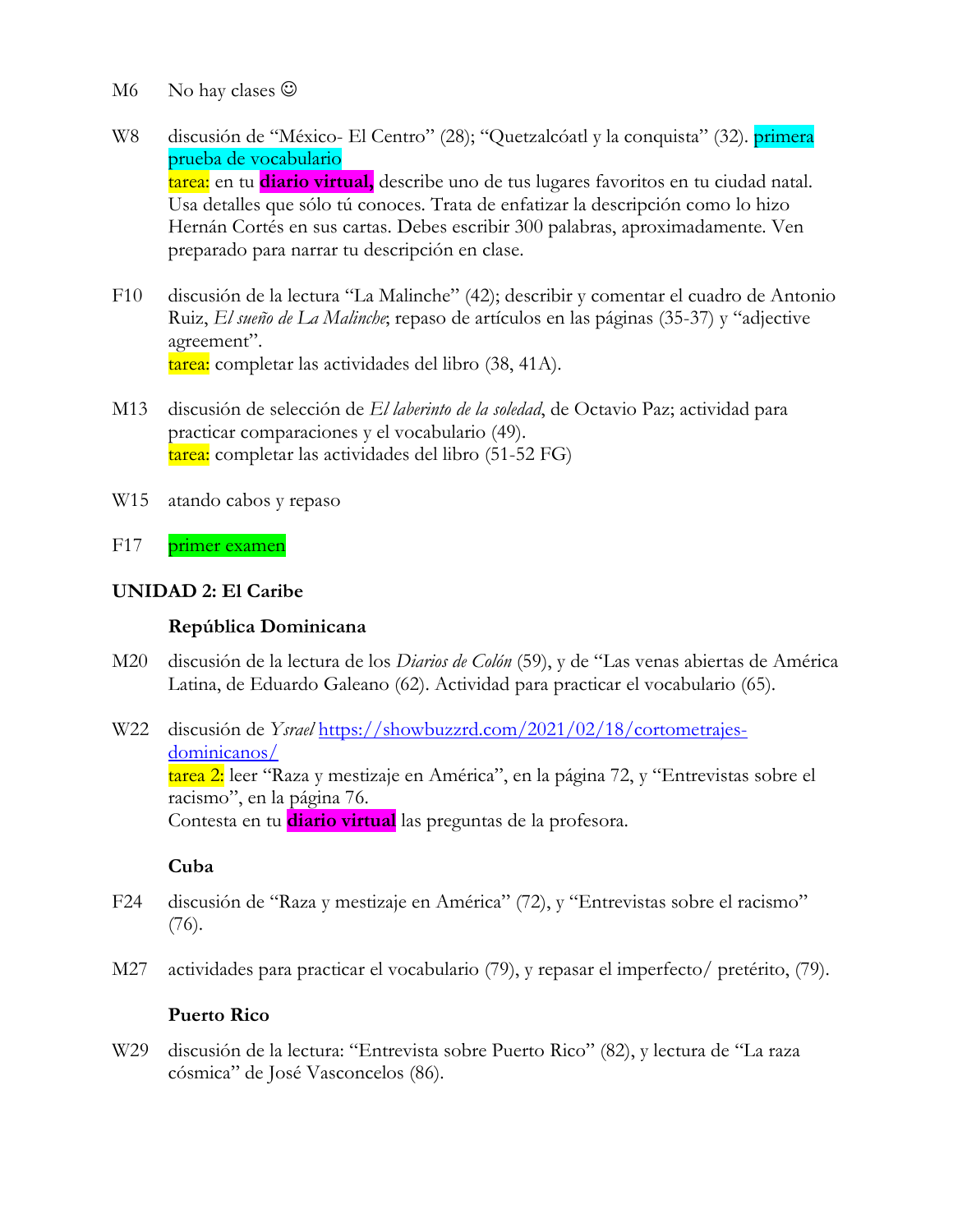#### **Octubre**

- F1 práctica del vocabulario en la página 89; discusión del reportaje *Fighting for Paradise: Puerto Rico's Future*: [https://www.cbsnews.com/video/cbsn-originals-fighting-for](https://www.cbsnews.com/video/cbsn-originals-fighting-for-paradise-puerto-ricos-future/)[paradise-puerto-ricos-future/](https://www.cbsnews.com/video/cbsn-originals-fighting-for-paradise-puerto-ricos-future/) **\*First TalkAbroad is due!**
- W6 atando cabos, repaso, segunda prueba de vocabulario
- F8 segundo examen

### **UNIDAD** 3**: La Gran Colombia**

#### **Venezuela**

- M11 discusión sobre la "Entrevista sobre el colonialismo" (98); actividad para practicar el vocabulario (105). tarea 2: ver el video musical *Latinoamérica* [\(https://www.youtube.com/watch?v=DkFJE8ZdeG8\)](https://www.youtube.com/watch?v=DkFJE8ZdeG8), y "Somos sur" [\(https://www.youtube.com/watch?v=EKGUJXzxNqc\)](https://www.youtube.com/watch?v=EKGUJXzxNqc); escribir una reflexión en tu **diario virtual** sobre los videos.
- W13 discusión de "La carta de Jamaica", de Simón Bolívar (100); lectura en clase del poema "Un canto para Bolívar", de Pablo Neruda (102).
- F15 discusión de la película "La negra", y práctica de verbos reflexivos y verbos recíprocos.

### **Panamá**

- M18 discusión de las lecturas "Entrevista sobre Colombia y Panamá 1a (p.110), 1b (p.111), y "Entrevista sobre Simón Bolívar," (113).
- W20 práctica del vocabulario (117, 129); repaso de "direct object pronouns", (117-18).

### **Ecuador**

- F22 Fall Break!  $\odot$  no hay clases
- M25 discusión del cuento "Un día de éstos", de Gabriel García Márques; repaso del presente perfecto y pasado perfecto (129-130). tarea: completar las actividades del libro (130-132)
- W27 atando cabos, repaso y tercera prueba de vocabulario
- F29 tercer examen tarea: completar las actividades del libro (130-132).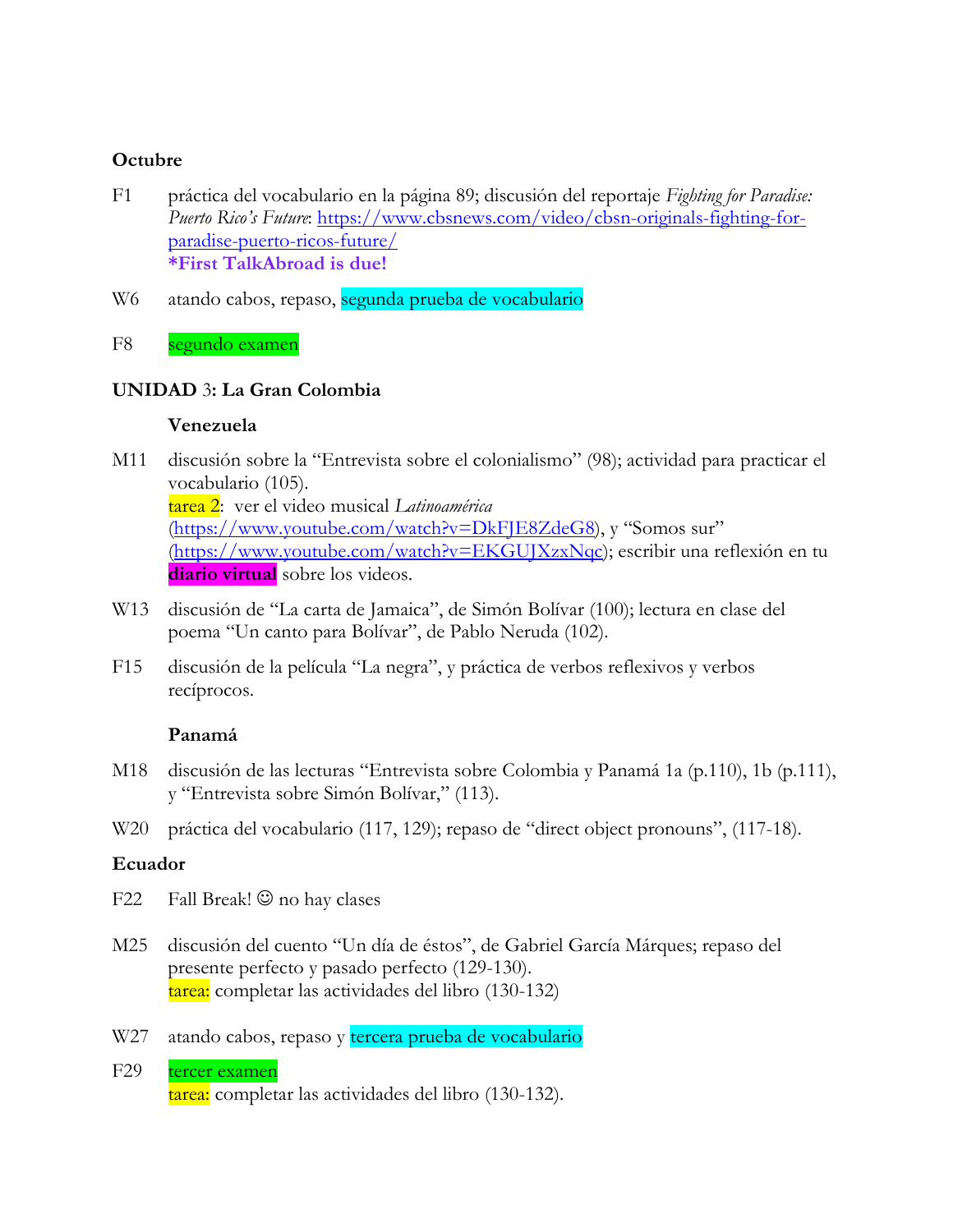#### **Noviembre**

#### **UNIDAD 4: Centroamérica**

#### **Guatemala y Honduras**

- M1 discusión de la lectura "Popol Vuh, creación del hombre" (138); práctica del vocabulario (145).
- W3 discusión de la lectura "Me llamo Rigoberta Menchú" (140); actividades en grupos para contestar preguntas.
- F5 práctica del verbo gustar, y verbos similares (145-146). tarea: completar actividades del libro (146-148).
- M8 discusión de la película *Romero* y lectura de "La violencia del amor", de Óscar Romero.
- W10 práctica del vocabulario (157); indirect object pronouns (157). tarea: completar actividades del libro (158).

#### **Costa Rica**

- F12 discusión de la lectura "Costa Rica" (160); práctica del vocabulario (167). tarea 1: leer "Entrevista con Rubén Blades", y escuchar la canción "Buscando América"<https://www.letras.com/ruben-blades/80410/> & [https://www.youtube.com/watch?v=\\_BO\\_LbC7HXo](https://www.youtube.com/watch?v=_BO_LbC7HXo) y "Patria" [\(https://www.youtube.com/watch?v=3eMoXmDD2-U](https://www.youtube.com/watch?v=3eMoXmDD2-U) & [\(https://www.musica.com/letras.asp?letra=1046630\)](https://www.musica.com/letras.asp?letra=1046630) de Rubén Blades. tarea 2: escribe una reflexión sobre estas canciones en tu **diario virtual.**
- M15 discusión de la "Entrevista con Rubén Blades" y de los videos asignados, *Buscando América* [\(https://www.letras.com/ruben-blades/80410/\)](https://www.letras.com/ruben-blades/80410/) y "Patria" [\(https://www.youtube.com/watch?v=3eMoXmDD2-U,](https://www.youtube.com/watch?v=3eMoXmDD2-U) de Rubén Blades.
- W<sub>17</sub> repaso del futuro y el condicional, páginas 167-168.
- F18 conversación sobre las presentaciones orales
- M22 atando cabos, repaso, cuarta prueba de vocabulario
- W24 cuarto examen
- F26 día de acción de gracias/ (no hay clases)
- M29 presentaciones orales